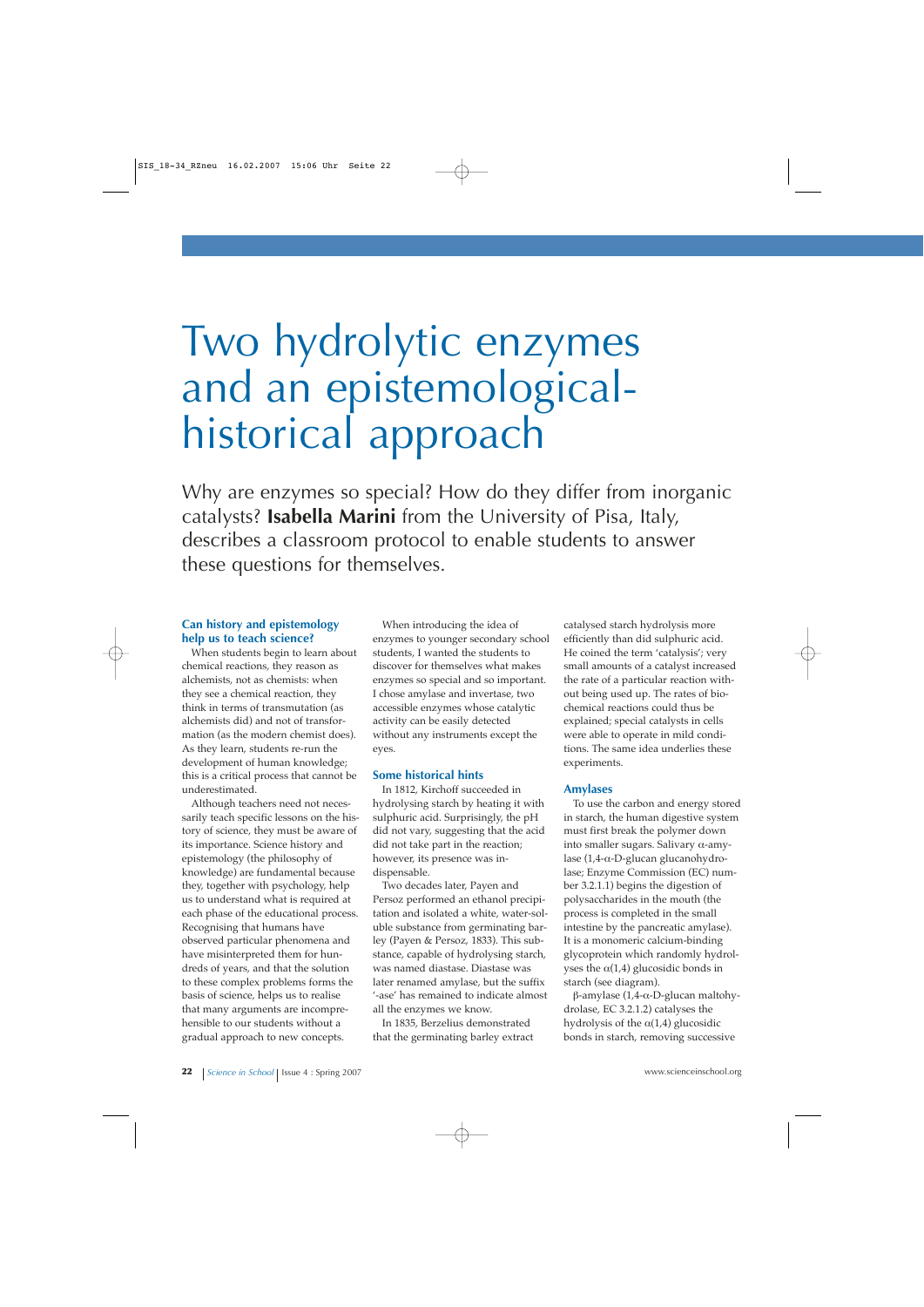maltose units from the non-reducing ends of the chains. It is one of the major proteins found in the starchy endosperm of barley (*Hordeum vulgare*) grain and it is a key enzyme in the degradation of starch during brewing.

#### **Invertase**

Invertase or sucrase (sucrose-α-Dglucohydrolase; EC 3.2.1.48) catalyses the hydrolysis of sucrose and maltose. Sucrose, commonly known as cane sugar, is a disaccharide composed of an α-D-glucose molecule and a β-Dfructose molecule linked by an α1-β2 glycosidic bond. When this bond is hydrolysed, an equimolar mixture of glucose and fructose is generated (see diagram). In yeast (*Saccharomyces cerevisiae*), invertase exists in intracellular and extracellular forms.

## **Classroom protocol**

#### **Materials**

- **·** Phosphate buffer, 50 mM, pH 7 (Buffer A). This is prepared by dissolving 3.55 g dibasic phosphate  $(Na_2HPO_4)$  in distilled water and titrating to pH 7.0 (with a pH meter) with hydrochloric acid (HCl) before adding distilled water to make the final volume up to 500 mL.
- **·** Solutions in Buffer A: starch 10 g/L, sucrose 0.1 M, glucose 0.1

M and fructose 0.1 M.

- **·** Iodine solution N/50. Distilled water is added to 20 g KI and 12.7 g iodine, to make the volume up to 1 L. This solution is diluted 1:5 with distilled water.
- Fehling solutions A (7 g CuSO<sub>4</sub> in 100 mL distilled water) and B (34 g potassium sodium tartrate and 12 g NaOH in 100 mL distilled water).
- **·** 5 M sodium hydroxide (NaOH)
- **·** 5 M hydrochloric acid (HCl)
- **·** Saliva. In saliva, α-amylase is already in solution and does not require homogenisation. It can simply be diluted 1:10 with Buffer A.
- **·** Barley seeds. Homogenise germinated barley seeds (three to five days after sowing) by grinding them in a mortar and pestle with Buffer A (about 1 g seeds/mL buffer). Centrifuge the extract at 15,000 g for 5 min; the liquid is used as the β-amylase sample. If you do not have access to a centrifuge, filter the mixture and use the filtrate.
- **·** Yeast solution 0.4 g/L in Buffer A (baker's yeast, which can be bought from the supermarket).

## Methods

#### **Iodine method**

Iodine in aqueous solution with starch forms a blue-violet complex of high sensitivity and specificity.

Maltose and glucose are colourless in the presence of iodine.

#### **Fehling method**

When heated in the presence of reducing sugars (such as glucose or fructose, but not sucrose or starch), an alkaline solution of cupric ions  $(Cu^{2+})$ is reduced to cuprous ions (Cu+ ), forming a yellow-red precipitate of cuprous oxide  $(Cu_2O)$ .

## **Procedures**

To demonstrate the test methods, test all four carbohydrate solutions (starch, sucrose, glucose and fructose) with both the Fehling and iodine methods. Starch is the substrate of amylase; sucrose is the substrate of invertase, whereas glucose and fructose are the products of the reaction it catalyses.

#### **Amylases**

Starch hydrolysis is shown either by the disappearance of the blue colour in the presence of the iodine solution or by a yellow-red precipitate with the Fehling test.

For both α-amylase (saliva) and β-amylase (barley extract), prepare seven test tubes, mixing 2 mL Buffer A with 400 µL starch solution. Then treat each tube as described in Table 1.

| <b>Tube</b>    | <b>HCI</b> | Saliva or<br>barley extract | <b>Heat on the</b><br><b>Bunsen burner for:</b> | Leave at<br>room temperature for: |
|----------------|------------|-----------------------------|-------------------------------------------------|-----------------------------------|
| $1^*$          | 2 drops    |                             | $5 \text{ min}$                                 |                                   |
| $2^*$          | 2 drops    |                             |                                                 | $5 \text{ min}$                   |
| 3              |            |                             | $5 \text{ min}$                                 |                                   |
| $\overline{4}$ |            |                             |                                                 | $5 \text{ min}$                   |
| 5              |            | $0.5$ mL                    |                                                 | $5 \text{ min}$                   |
| $6*$           | 2 drops    | $0.5$ mL                    |                                                 | $5 \text{ min}$                   |
| 7              |            | $0.5 \text{ mL}^{**}$       |                                                 | $5 \text{ min}$                   |

Table 1: Treatments for α-amylase (saliva) and β-amylase (barley extract)

\* Add one drop of NaOH before Fehling test. \*\* Heat this saliva/barley solution with a Bunsen burner for 3 min before adding it to the test tube.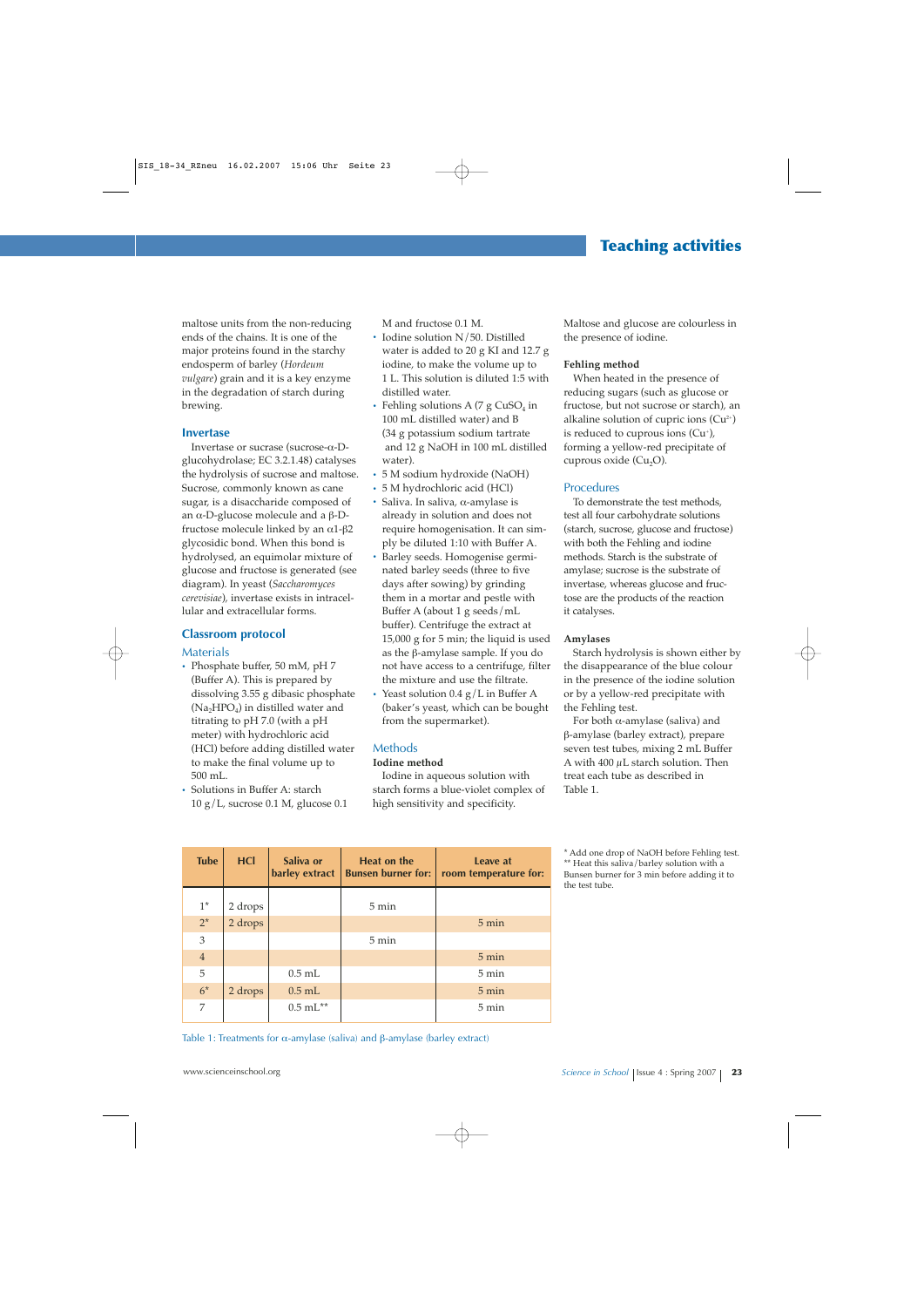Divide the contents of each test tube into two parts: test one part with 2 drops of iodine, the other with 500  $\mu$ L Fehling A and  $500 \mu L$  Fehling B solution. Enter the results of the tests in Table 3.

To test amylase specificity, repeat the procedure for tube 5, replacing

saliva with 300 uL yeast solution (yeast does not contain amylases) in tube 5.

#### **Invertase**

Prepare seven test tubes, mixing 1 mL Buffer A and 0.5 mL sucrose solution. Then treat each tube as indicated in Table 2.

Test each tube with 500  $\mu$ L Fehling A and  $500 \mu L$  Fehling B. Enter the results of the tests in Table 3.

To test invertase specificity, repeat the procedure for tube 5, replacing the yeast solution with 500  $\mu$ L 1:10 diluted saliva.

\* Add one drop of NaOH before Fehling test. \*\* Heat this yeast solution with a Bunsen burner for 3 min before addition.

| <b>Tube</b>    | <b>HCI</b> | <b>Yeast</b><br>extract | <b>Heat on the</b><br><b>Bunsen burner for:</b> | <b>Leave at</b><br>room temperature for: |  |
|----------------|------------|-------------------------|-------------------------------------------------|------------------------------------------|--|
| $1^*$          | 1 drop     |                         | $5 \text{ min}$                                 |                                          |  |
| $2^*$          | 1 drop     |                         |                                                 | $5 \text{ min}$                          |  |
| $\mathfrak{Z}$ |            |                         | $5 \text{ min}$                                 |                                          |  |
| $\sqrt{4}$     |            |                         |                                                 | $5 \text{ min}$                          |  |
| 5              |            | $0.5$ mL                |                                                 | $5 \text{ min}$                          |  |
| $6*$           | 1 drop     | $0.5$ mL                |                                                 | $5 \text{ min}$                          |  |
| 7              |            | $0.5 \text{ mL}^{**}$   |                                                 | 5 min                                    |  |

#### Table 2: Treatments for invertase

|                | $\alpha$ -amylase (saliva) |                     | β-amylase (barley extract) |                     | <b>Invertase</b>    |
|----------------|----------------------------|---------------------|----------------------------|---------------------|---------------------|
| <b>Tube</b>    | <b>Iodine test</b>         | <b>Fehling test</b> | <b>Iodine test</b>         | <b>Fehling test</b> | <b>Fehling test</b> |
| $\mathbf{1}$   |                            |                     |                            |                     |                     |
| $\overline{2}$ |                            |                     |                            |                     |                     |
| $\mathfrak{Z}$ |                            |                     |                            |                     |                     |
| $\sqrt{4}$     |                            |                     |                            |                     |                     |
| $\sqrt{5}$     |                            |                     |                            |                     |                     |
| 6              |                            |                     |                            |                     |                     |
| 7              |                            |                     |                            |                     |                     |

Table 3: Test results

#### **Safety**

These experiments do not use or generate any hazardous reagent, except for HCl or NaOH. These reagents and saliva should only be handled while wearing safety gloves.

Iodine must be weighed carefully and a safety mask should be worn, as iodine is easily sublimated. Care must be taken when heating tubes with the Bunsen burner and while dissolving starch in the warm buffer.

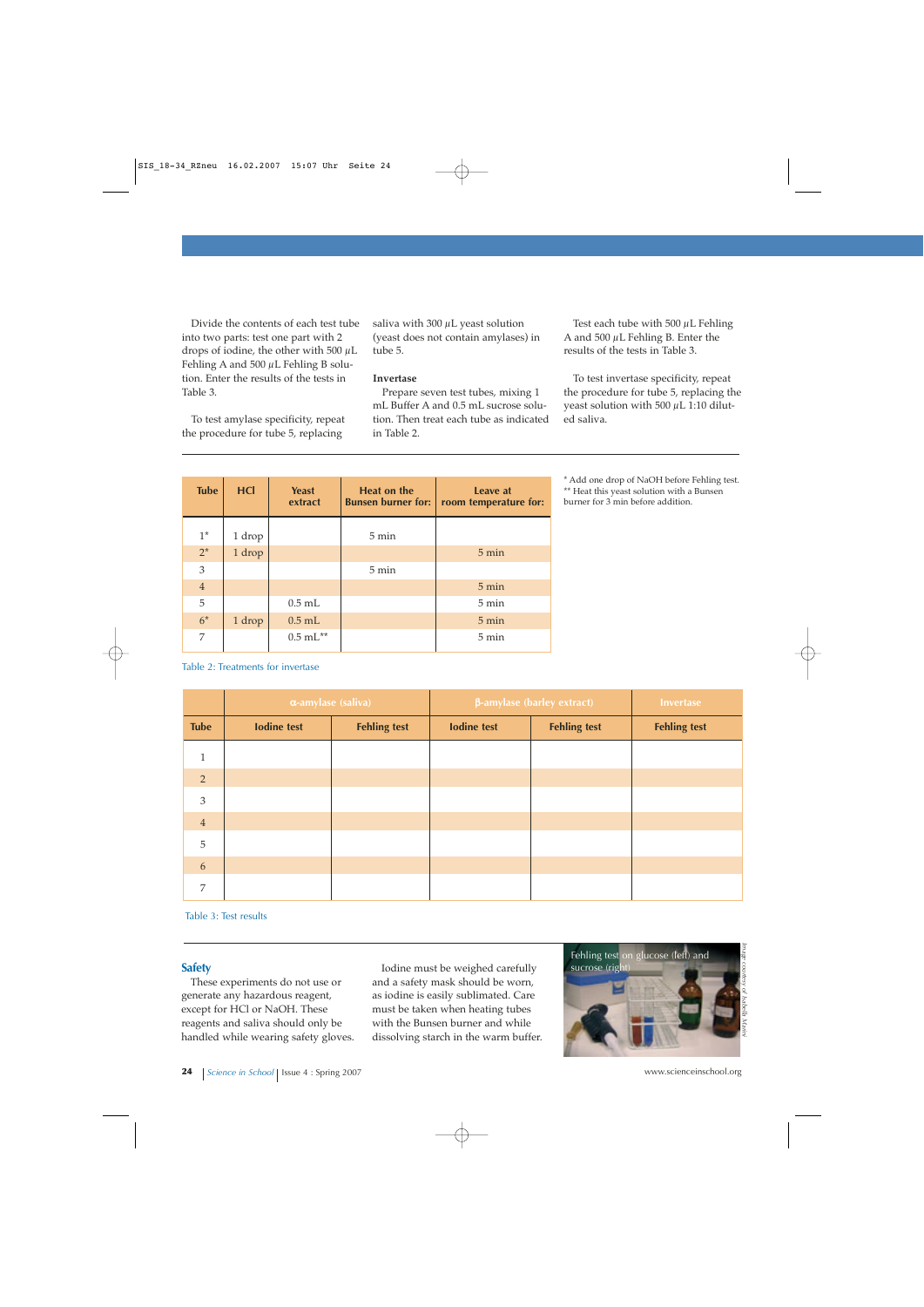# **Teaching activities**

courtesy of Isabella Marin. *Image courtesy of Isabella Marini* mape



A schematic representation of starch. Amylase catalyses the endohydrolysis of  $\alpha$ (1-4) glucosidic bonds



Substrate and products of the reaction catalysed by invertase

## **Expected results**

Together, the extreme conditions resulting from heating and the addition of hydrochloric acid enable starch and sucrose to be hydrolysed. However, neither heating nor hydrochloric acid addition alone is effective.

Under mild conditions (no heating and no addition of acid), saliva, barley and yeast extracts hydrolyse their substrates. Both heating and the addition of hydrochloric acid prevent the hydrolysis: the extracts are thermolabile and sensitive to pH.

#### **Discussion**

Comparing the extreme conditions required for chemical catalysis (elevated temperature and extreme pH) with the mild conditions required by biological extracts introduces students to the idea of a 'special and powerful substance' present in living organisms, which is thermolabile, specific (unlike inorganic catalysts) and able to catalyse reactions. In this

way, high-school students can re-run the development of historical knowledge about enzymes; the term enzyme will no longer seem obscure because "words can detach and preserve a

meaning only when the meaning has been first involved in our own direct intercourse with things" (Dewey, 1910).

## **Acknowledgments**

I wish to thank Professor Umberto Mura, Department of Physiology and Biochemistry, University of Pisa, for his constant encouragement. Special thanks are due to Professor Rosanna Striccoli for the English revision of the manuscript and also to my students for their precious observations and doubts.

#### **References**

- Dewey J (1910) *How we think*. Boston, MA, USA: D.C. Heath & Co
- Payen A, Persoz JF (1833) Mémoire sur la diastase, les principaux produits de ses reactions et leur applications aux arts industriels. *Annales de chimie et de physique* **53**: 73-92

## **Resources**

Marini I (2005) Discovering an accessible enzyme: salivary  $\alpha$ -amylase. *Prima digestio fit in ore*: a didactic approach for high school students. *Biochemistry and Molecular Biology*